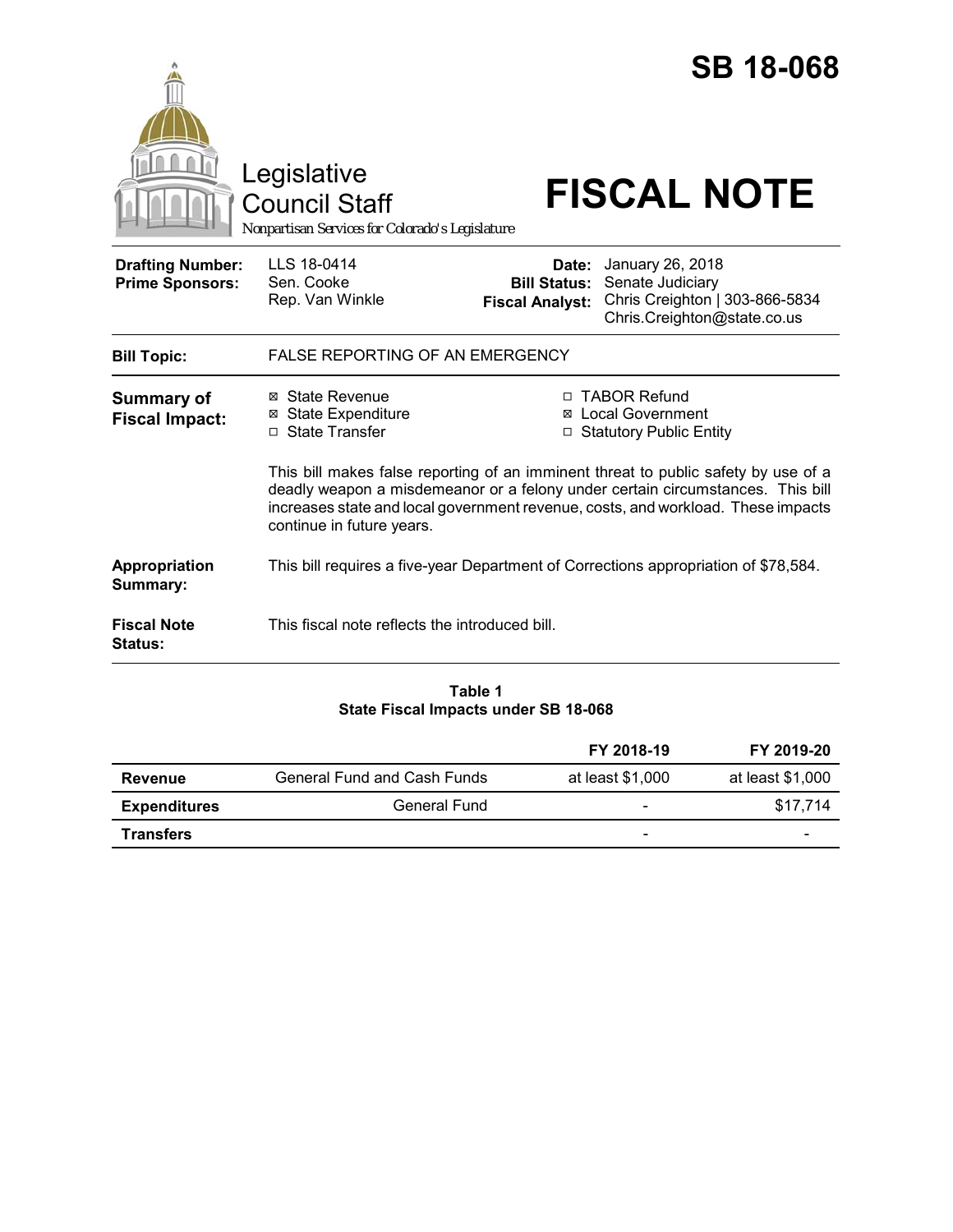### **Summary of Legislation**

Under current law a person may be charged with a class 2 or 3 misdemeanor depending on the circumstances for making a false report to authorities. Overall, this bill makes it a class 1 misdemeanor to falsely report an imminent threat to public safety by use of a deadly weapon. This crime becomes a felony if;

- the false report causes a building, place of assembly, or facility of public transportation to be diverted from its normal business or if the emergency response causes bodily harm to another person (class 6 felony);
- the emergency response to the false report causes serious bodily harm to another person (class 4 felony); or
- death occurs to another person as a result of the emergency response (class 3 felony).

Offenders may be tried in the county where the false report was made, the county where the false report was communicated to law enforcement, or the county where law enforcement responded to the false report. Offenders must pay restitution equal to the cost of the evacuation or the emergency response.

## **Comparable Crime**

Legislative Council Staff is required to include certain information in the fiscal note for any bill that creates a new crime, changes the classification of an existing crime, or changes an element of the existing crime that creates a new factual basis for the offense and increases the penalties of such crimes depending on the circumstances. This bill changes elements of an existing crime and increases the penalties in certain circumstances. Sentencing data on the crimes of false reporting to authorities (class 3 misdemeanor or class 2 misdemeanor while committing another crime) and false reporting of explosives (class 6 felony) was analyzed to form an estimate on the prevalence of false reporting.

Since 2015, there have been 4,095 convictions of false reporting to authorities (2,563 Male, 1,531 Female; 1 unknown; 3,352 Caucasian, 340 Black, 279 Hispanic, 59 American Indian, 37 other, 25 Asian, 3 unknown) and 16 convictions of false reporting of explosives (15 Male, 1 Female; 13 Caucasian, 2 Black, 1 Hispanic). Of the convictions for false reporting to authorities, 58 resulted in the offender being sentenced to the Department of Corrections (DOC), however the majority of these (39) were for providing false identification, which is processed under the same statute. Of the convictions for false reporting of explosives, 3 resulted in a DOC sentence and 4 in a county jail sentence. It is unknown if any of these crimes involved false reporting of an imminent threat to public safety by the use of a deadly weapon, which would be classified as a misdemeanor or felony under this bill depending on the circumstances of the false report. This fiscal note assumes there will be 10 cases per year of false reporting of an imminent threat to public safety or use of a deadly weapon and that at least one of these cases will result in a sentence to DOC.

### **State Revenue**

Beginning in FY 2018-19, this bill will increase state cash fund revenue as described below. The exact revenue impact is unknown and will depend on the number of convictions and the amount of restitution that must be paid, but is estimated to be at least \$1,000.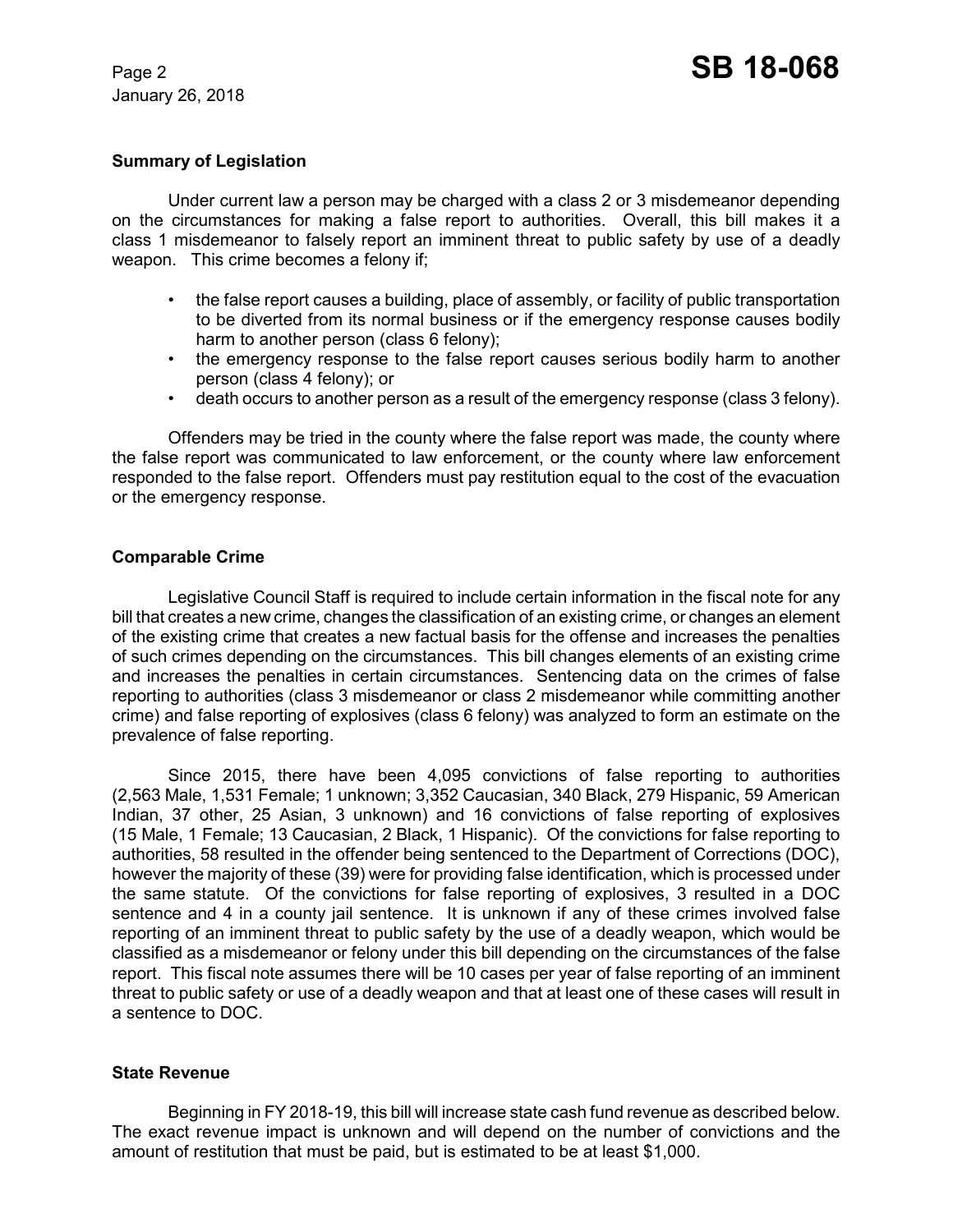**Criminal fines.** The bill is anticipated to increase state revenue by at least \$1,000 per year, credited to the Fines Collection Cash Fund in the Judicial Department. The following fine penalties may be assessed for criminal false reporting:

- $\bullet$  \$500 to \$5,000 for a class 1 misdemeanor;
- $\cdot$  \$1,000 to \$100,000 for a class 6 felony;
- $\cdot$  \$2,000 to \$500,000 for a class 4 felony; and
- $\cdot$  \$3,000 to \$750,000 for a class 3 felony.

Because the courts have the discretion of incarceration, imposing a fine, or both, the precise impact to state revenue cannot be determined, but is estimated to be at least \$1,000 based on one class 6 felony conviction per year.

**Court and administrative fees.** The bill will also increase state fee revenue credited to the General Fund and to various cash funds. Fees are imposed for a variety of court-related costs, which vary based on the offense, but may include probation supervision, drug or sex offender surcharges, victim compensation, and late fees, among others. Some fee revenue is shared with local governments; refer to the Local Government Impact section for additional information.

**Restitution.** State revenue will also increase from any restitution paid by offenders equal to the amount of state costs for any emergency response or evacuation caused by a false report.

## **TABOR Refund**

The bill increases state revenue subject to TABOR beginning in FY 2018-19 from criminal fines and fees by at least \$1,000. Restitution is not subject to TABOR. State revenue is not currently expected to exceed the TABOR limit and no refund is required. Therefore, the bill is not expected to impact TABOR refunds. However, refunds in future years when the state next collects a TABOR surplus will be increased.

### **State Expenditures**

Beginning in FY 2018-19, this bill increases state expenditures and workload in the Judicial Department and agencies that provide representation to indigent persons, including the Office of the State Public Defender and the Office of the Alternate Defense Counsel. It also increases state General Fund expenditures in the Department of Corrections, as discussed below.

**Judicial Department.** The bill is expected to result in 10 new case filings every year, which will increase workload in the trial courts. Given that a judicial officer can handle 511 criminal cases per year on average, this workload increase is considered to be minimal and can be accomplished within existing appropriations. To the extent that offenders convicted of class 1 misdemeanor false reporting are sentenced to longer probation periods than under current law, probation workload will increase to supervise them.

**Agencies providing representation to indigent persons.** Workload and costs for the Office of the State Public Defender and the Office of the Alternate Defense Counsel will increase under the bill to the extent that offenders are indigent. This analysis assumes the affected offices will request any required increases in appropriations through the annual budget process.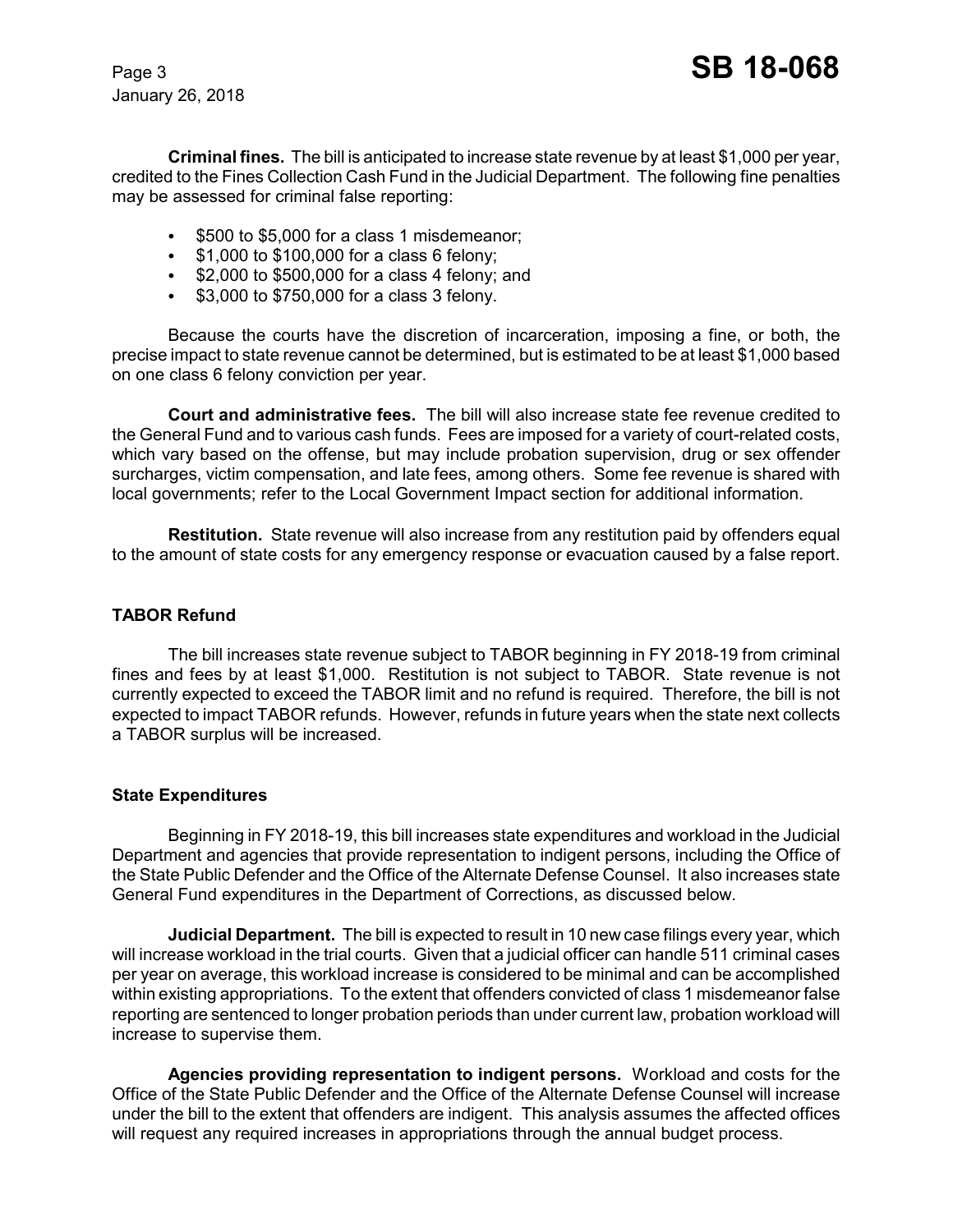**Department of Corrections.** This bill increases prison bed and parole costs for the DOC by at least \$17,714 beginning in FY 2019-20 as described below.

**Prison beds.** This bill is anticipated to increase state General Fund expenditures for the DOC by an estimated \$16,517 per year beginning in FY 2019-20. This analysis assumes one offender will be sentenced to prison for a class 6 felony every year and have an average length of stay of 9.0 months. The fiscal note assumes no impact will occur in the first year due to the amount of time required for criminal filing, trial, disposition and sentencing of each case. If impacts arise in the first year, more offenders are sentenced to DOC, or offenders are convicted of a class 3 or 4 felony instead of a class 6 felony, the DOC will request any required appropriations through the annual budget process. Table 2 shows the estimated cost of the bill over the next five fiscal years. For informational purposes, the average DOC length of stay is 33.9 months for a class 4 felony and 74.9 months for a class 3 felony.

|            | <b>Inmate Bed Impact</b> | <b>Operating Cost</b> |
|------------|--------------------------|-----------------------|
| FY 2018-19 |                          |                       |
| FY 2019-20 | 0.75                     | \$16,517              |
| FY 2020-21 | 0.75                     | \$16,517              |
| FY 2021-22 | 0.75                     | \$16,517              |
| FY 2022-23 | 0.75                     | \$16,517              |
| Total      |                          | \$66,068              |

**Table 2 Prison Costs Under SB 18-068**

**Parole.** Once an offender is released from prison, he or she is assigned to parole. Table 3 shows the estimated impact on parole over the next five fiscal years assuming one offender is convicted per year of a class 6 felony for false reporting and spends 9.5 month on parole. No impact is expected until the first year's cohort of offenders is released to parole in FY 2019-20. For informational purposes, offenders convicted under this bill of a class 4 felony will spend 26.1 months on parole and 41.9 months on parole for class 3 felony convictions. Should additional appropriations be needed, they will be requested through the annual budget process.

**Table 3 Parole Costs Under SB 18-068**

|            | Annualized<br>Parole Impact | Annualized<br><b>Operating Cost</b> |  |
|------------|-----------------------------|-------------------------------------|--|
| FY 2018-19 |                             |                                     |  |
| FY 2019-20 | 0.25                        | \$1,197                             |  |
| FY 2020-21 | 0.79                        | \$3,773                             |  |
| FY 2021-22 | 0.79                        | \$3,773                             |  |
| FY 2022-23 | 0.79                        | \$3,773                             |  |
| Total      |                             | \$12,516                            |  |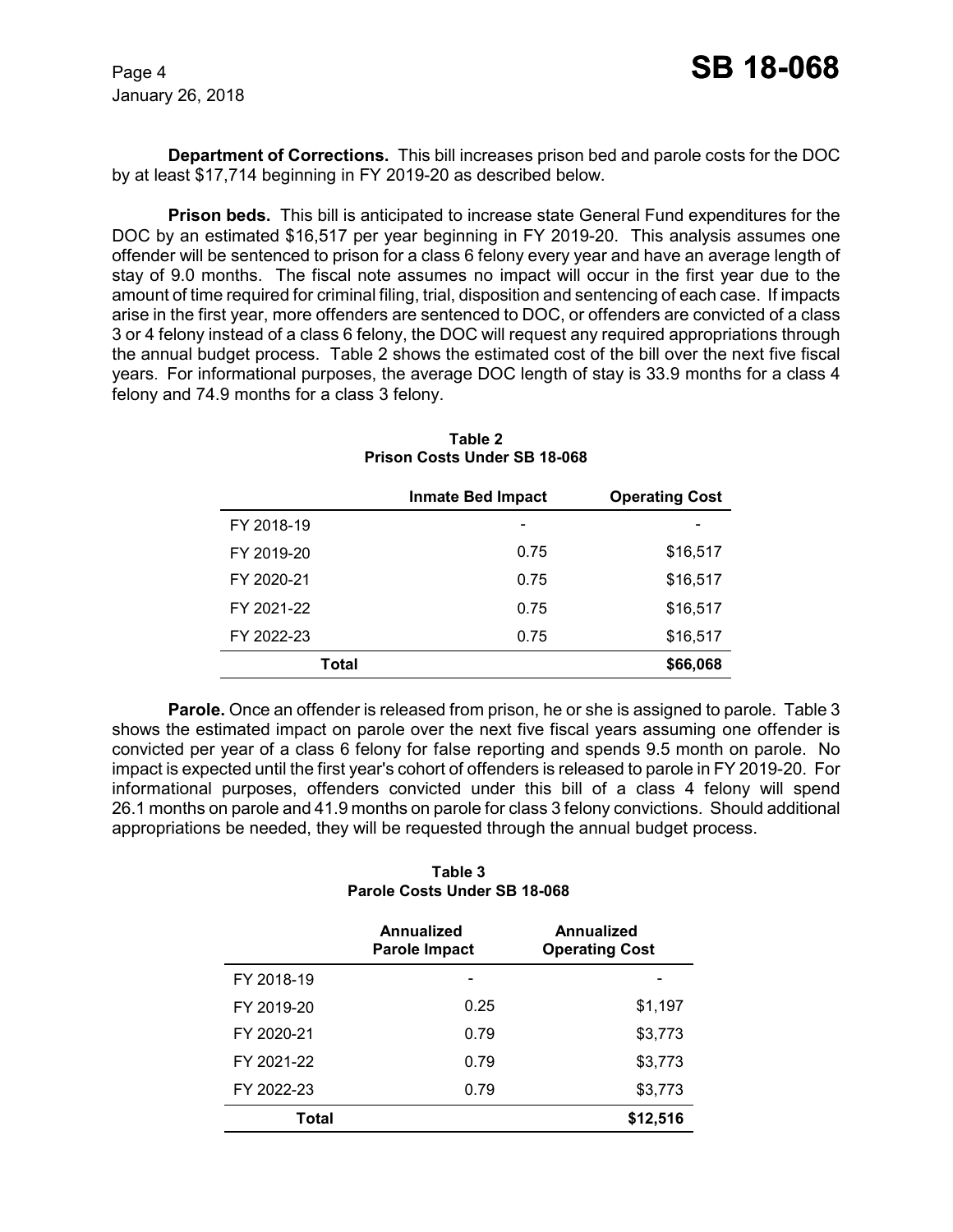For additional information about costs in fiscal notes for bills affecting the Department of Corrections, please visit: **leg.colorado.gov/fiscalnotes**.

#### **Local Government Impact**

Overall, this bill is expected to increase local government revenue, costs, and workload as described below. The exact impact to a particular local government will vary depending on the number of false reporting offenses committed and number of cases tried within its jurisdiction.

**District attorneys**. The bill increases workload and costs for district attorneys to prosecute any new misdemeanor offenses of false reporting.

**County jails.** Under current law, a court may sentence a false reporting offender to jail for a class 2 misdemeanor for a period of between 3 and 12 months and 0 and 6 months for a class 3 misdemeanor. Under this bill, these offenders can be sentenced for a class 1 misdemeanor for a period of between 6 and 18 months. To the extent that offenders are sentenced to longer sentences, county jail costs will increase. Because the courts have the discretion of incarceration or imposing a fine, the precise impact at the local level cannot be determined. Estimated costs to house an offender in a county jail vary from \$53 to \$114 per day. For the current fiscal year, the state reimburses county jails at a daily rate of \$54.39 to house state inmates.

To the extent that offenders currently convicted of misdemeanor false reporting and sentenced to county jail under current law are instead convicted of a felony and sentenced to DOC, county jail costs will decrease.

**Denver County Court.** The bill results in an increase in criminal fine and court fee revenue, costs and workload for the Denver County Court to try class 1 misdemeanor false reporting cases. Probation services in the Denver County Courts may also experience an increase in revenue and workload to supervise persons convicted under the bill that may be sentenced to a longer probation term within Denver County. To the extent that Denver offenders are instead tried for felony false reporting under this bill, Denver County Court revenue, costs, and workload will decrease.

**Restitution.** Similar to the state, local government revenue will increase from restitution paid by offenders for the cost of any local emergency responses or building evacuations resulting from a false report. Revenue will also increase for local governments that operate public transportation systems to extent that the false report causes a facility of public transportation to be diverted from normal business.

**Regional Transportation District.** This bill may increase Regional Transportation District revenue from restitution paid by offenders convicted of false reporting that causes a facility of public transportation to be diverted from normal business.

### **Effective Date**

The bill takes effect July 1, 2018, and applies to offenses committed on or after this date.